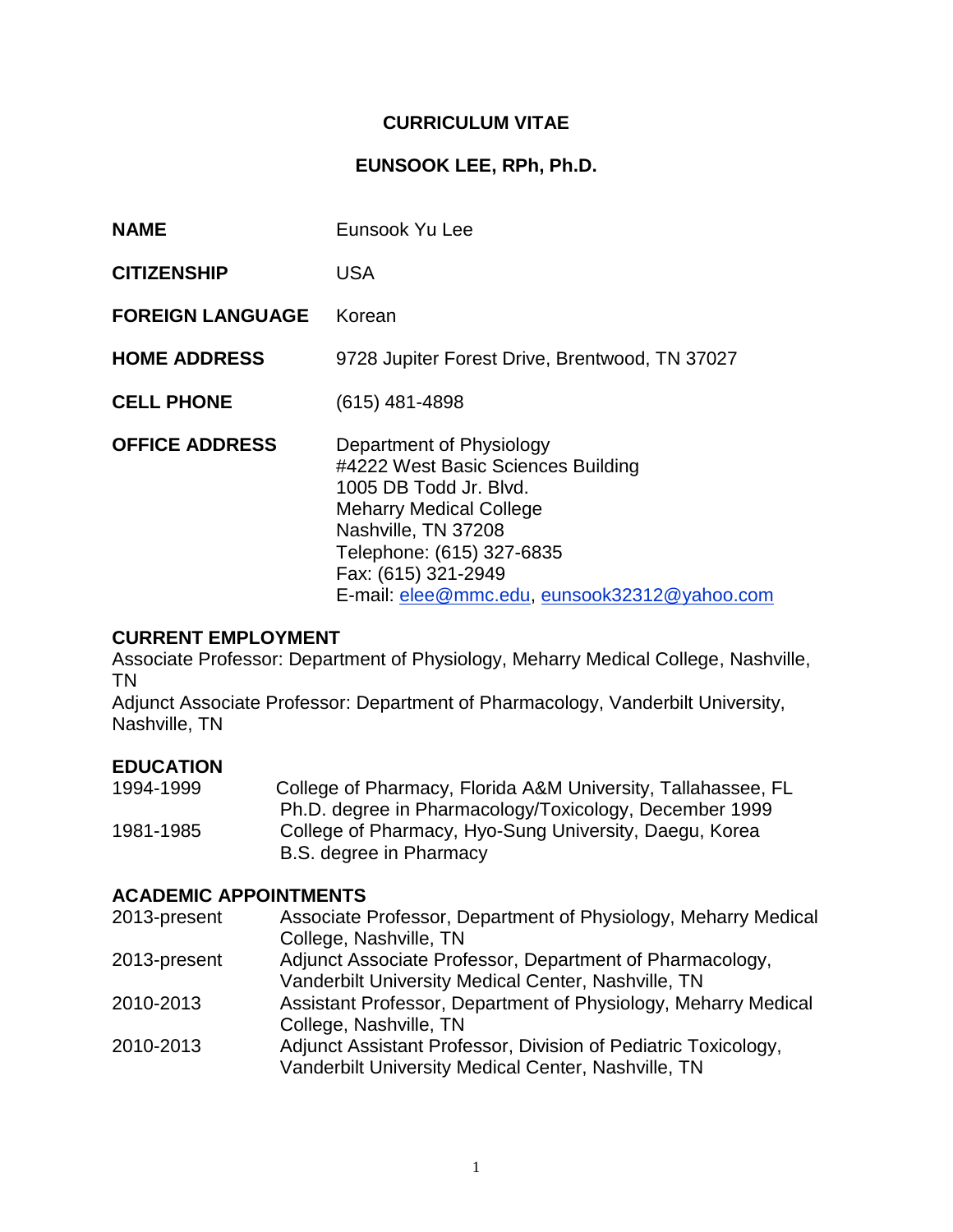| 2007-2010 | Assistant Professor, Department of Neurology, Meharry Medical<br>College, Nashville, TN                           |
|-----------|-------------------------------------------------------------------------------------------------------------------|
| 2007-2010 | Visiting Assistant Professor, Department of Pediatrics, Vanderbilt<br>University Medical Center, Nashville, TN    |
| 2005-2007 | Research Assistant Professor, Division of                                                                         |
|           | Neurobiology/Neurotoxicology, Meharry Medical College, Nashville,<br>ΤN                                           |
| 2001-2005 | Adjunct Professor of Organic Chemistry, Department of Chemistry,<br>Florida A&M University                        |
| 2000-2005 | Research Associate, Neuroscience Laboratory, College of<br>Pharmacy, Florida A&M University, Tallahassee, Florida |
| 1995-1999 | Research Assistant, College of Pharmacy, Florida A&M University,<br>Tallahassee, Florida                          |
| 1981-1985 | Research Assistant, Hyo-Sung University, Daegu, Korea                                                             |

#### **PROFESSIONAL EXPERIENCES AS A PHARMACIST IN KOREA**

| 1988-1992 | Self-owned Pharmacist in YUHAN Pharmacy, Seoul, Korea  |
|-----------|--------------------------------------------------------|
| 1986-1988 | Self-owned Pharmacist in SOMANG Pharmacy, Daegu, Korea |
| 1985-1986 | Staff Pharmacist in PATIMA Hospital, Daegu, Korea      |

#### **INTERNSHIP FOR A PHARMACIST IN USA**

2003-2004 Pharmacy Internship in Florida State Hospital, Chatahoochee, Florida

### **PROFESSIONAL CREDENTIAL (A REGISTERED PHARMACIST IN USA) License Pharmacist (Florida, #PS38968)**

#### **PROFESSIONAL MEMBERSHIPS**

| 1996-Present | Member, Experimental Biology     |
|--------------|----------------------------------|
| 1996-Present | Member, Society for Neuroscience |
| 2007-Present | Member, Society of Toxicology    |

#### **PROFESSIONAL AND SERVICE ACTIVITIES**

| <b>NIH Study section reviewer</b><br>2012 NAL (Neurotoxicology and Alcoholism Study Section) |
|----------------------------------------------------------------------------------------------|
| 2015 ONES award study section                                                                |
|                                                                                              |
| Reviewer, Journal of Neural Transmission                                                     |
| Reviewer, Cell Biology and Toxicology                                                        |
| Reviewer, Neurosciences                                                                      |
| Reviewer, Neurobiology of disease                                                            |
| <b>Reviewer, Toxicological Sciences</b>                                                      |
| Reviewer, Molecular and Cellular Endocrinology                                               |
| <b>Reviewer, Neurotoxicity Research</b>                                                      |
| Reviewer, Neurochemistry International                                                       |
| Reviewer, Archives of Toxicology                                                             |
|                                                                                              |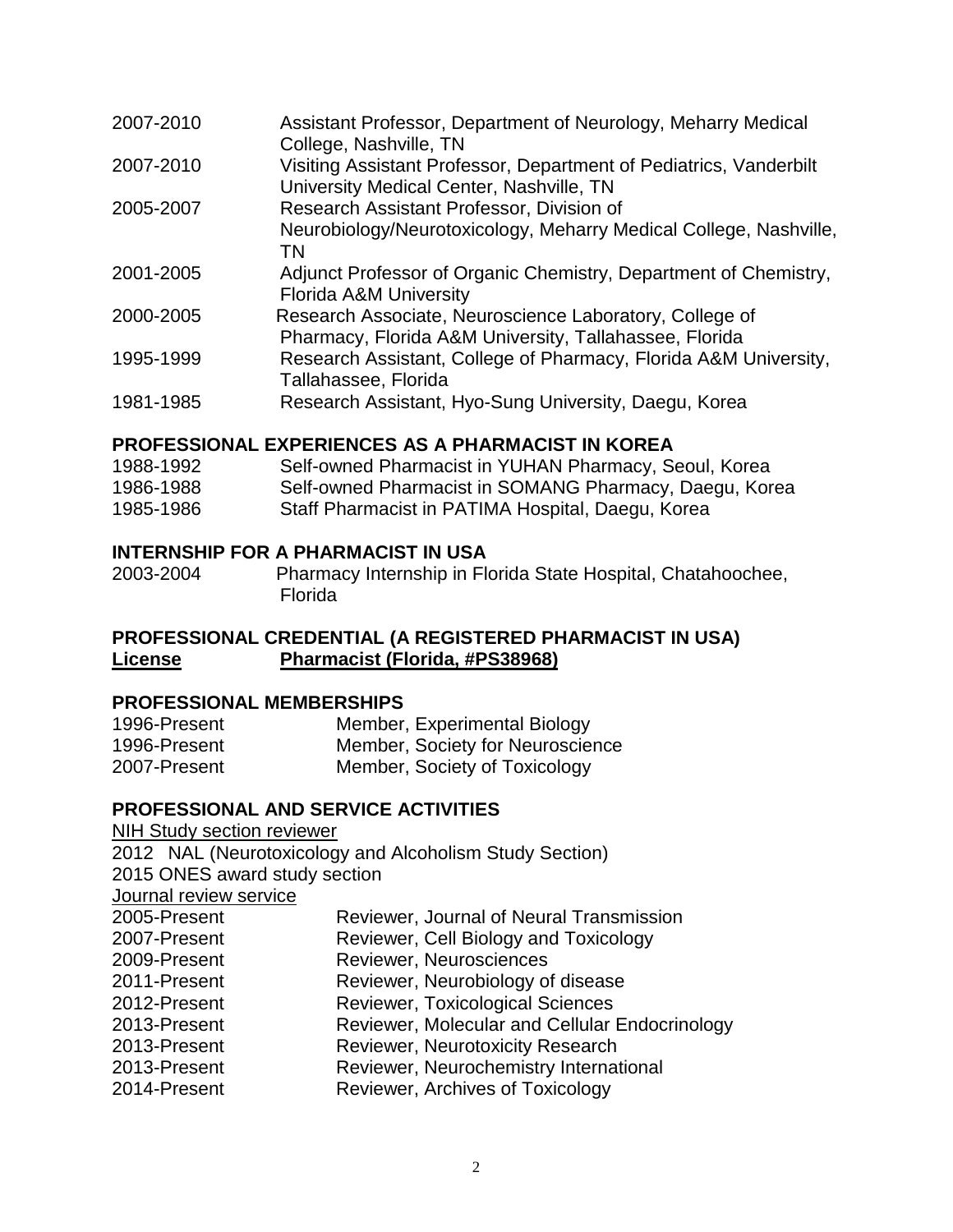| 2014-Present | Reviewer, Acta Neuropathologica        |
|--------------|----------------------------------------|
| 2014-Present | Reviewer, Cell Death & Differentiation |

Regional Chapter for Society of Neuroscience service 2013-Present Secretary and Treasurer of Middle Tennessee Chapter of Society for Neuroscience (MTNCSfN)

|              | Service in other institute (Tennessee State University) |
|--------------|---------------------------------------------------------|
| 2013-Present | Research Day Judge at Tennessee state University        |

#### Institutional service

| 2005-Present | Member, Radioactivity Safety Committee        |
|--------------|-----------------------------------------------|
| 2008-2010    | <b>Interviewer, Medical School Admissions</b> |
| 2010-Present | Departmental APT Committee Member             |
| 2012-Present | Research Day Judge                            |

#### **HONORS AND AWARDS**

1984 Outstanding student scholarship, Hyo-Sung University 1997-98 Outstanding graduate student scholarship, Florida A&M University 2010 Travel award. Glia in health and diseases. Cold Spring Harbor Laboratory.

#### **MAJOR RESEARCH INTERESTS: (2-3 Sentences)**

My current research projects can be summarized into three areas: (1) neurotoxicity mechanisms of manganese (Mn) via dysregulation of astrocytic glutamate transporters, (2) neuroprotection mechanisms of estrogenic compounds via enhancing the expression and function of glutamate transporters, and (3) adult neurogenesis associated with Mn-induced neurotoxicity. To study these research projects, I use genetically modified mice, primary cultures, and human astrocytes as well as human stem cells.

| <b>TEACHING:</b>     |                                                          |
|----------------------|----------------------------------------------------------|
| <b>Academic Year</b> | <b>Course and Lectures</b>                               |
| 2012-Present         | <b>Dental Neuroscience (Meharry Medical College)</b>     |
|                      | A Co-course coordinator                                  |
|                      | Teaching the motor system, upper motor neurons, cranial  |
|                      | nerves and eye movements.                                |
| 2012-Present         | <b>Medical Neuroscience (Meharry Medical College)</b>    |
|                      | Teaching the Motor system, Basal Ganglia and Cerebellum, |
|                      | eye movements, brainstem and Cranial Nerves              |
| 2003-2005            | <b>Pharmacological Techniques (Imaging confocal)</b>     |
|                      | microscope, for Ph.D. students), Florida A&M Univ.       |
| 2003-2005            | <b>Pharmacology</b> (Cardiovascular system, for Pharmacy |
|                      | students), Florida A&M Univ.                             |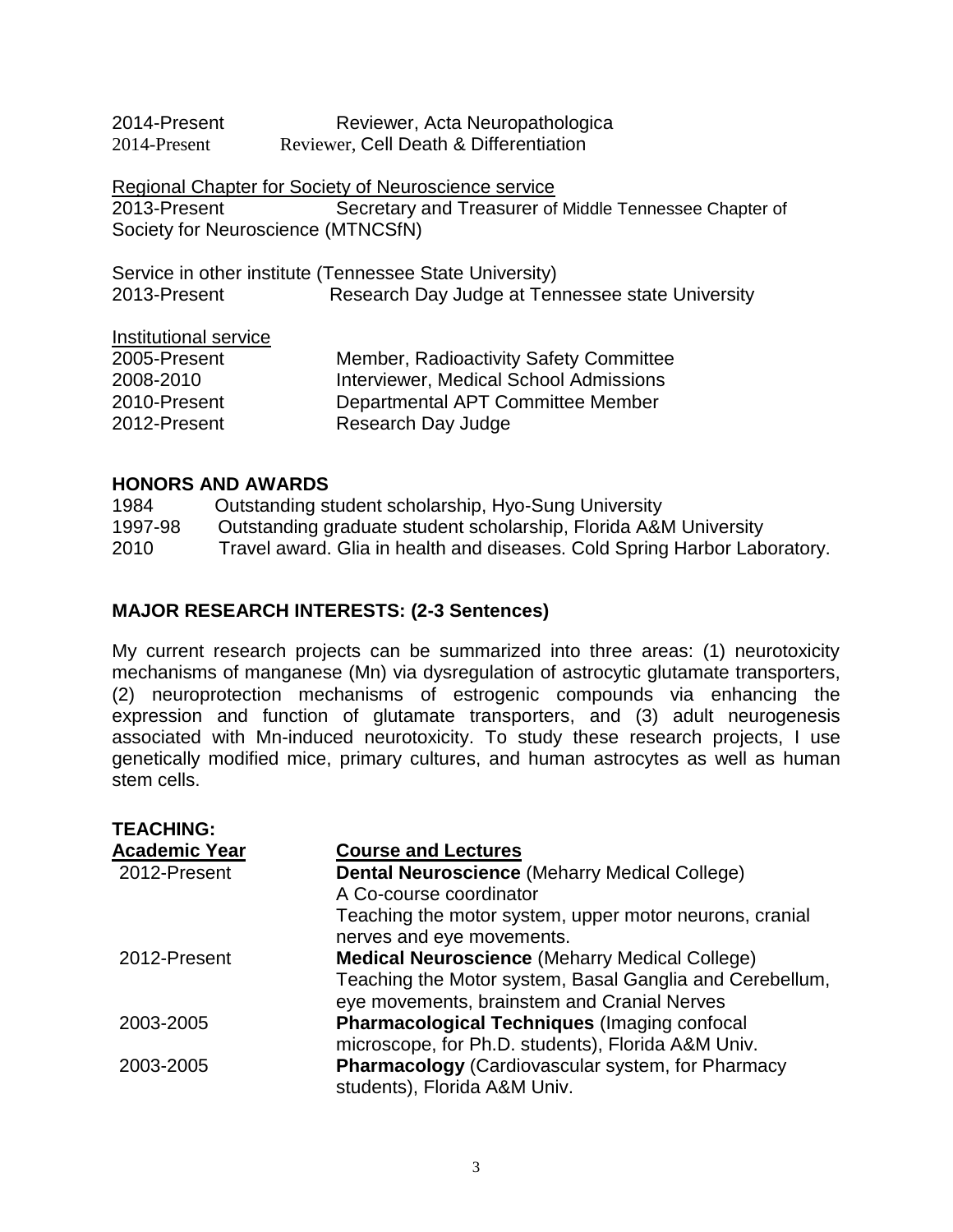| 2002-2005 | <b>Organic Chemistry Lecture (a sole instructor for whole</b> |
|-----------|---------------------------------------------------------------|
|           | semester, for nursing students), Florida A&M Univ.            |
| 2001-2005 | Organic Chemistry Lab (a sole instructor for whole semester,  |
|           | for Chemistry and Biology students), Florida A&M Univ.        |

#### **CONTINUING EDUCATION**

- 1. Neuroscience school of advanced studies focusing on glia (July, 2014, Sudtirol, Italy)
- 2. Grant writing workshop (April, 2004, Jacksonville, FL)
- 3. Embryonic stem cell workshop (June, 2004, NIH, MD)
- 4. Stereology workshop (October, 2004, San Diego, CA)

#### **MENTORING**

#### **Post-doc:**

2012-Present, Pratap Karki, Ph.D./ Post-doc / Department of Physiology, Meharry Medical College

2011-2012, Ning Wang, Ph.D. / Post-doc / Department of Physiology, Meharry Medical College

2007-2011, Marta Sydork, Ph.D. / Post-doc / Department of Pediatrics, Vanderbilt **University** 

2011, Sergiy Chornny, Ph.D./ Department of Physiology, Meharry Medical College

#### **Graduate Students:**

2015-Present, Sudan Loganathan, B.S./Graduate Student/Department of Neuroscience and Pharmacology

2014-Present, Aparecio Peggins, B.S./ Graduate Student/Department of Physiology 2013-Present, James Johnson Jr., B.S./ Graduate Student/Department of Physiology 2012-Present, Keisha Smith, B.S./ Graduate Student/ Department of Physiology 2012-2014, Ashley North, B.S./ Graduate Student/ Department of Physiology 2012-2014, Margaret DeWitt, B.S./ Graduate Student/Neuroscience, Vanderbilt **University** 

2012, Spring, Jessica Sutton, B.S./ Graduate Student/ Department of Physiology 2011, Spring, Shelli James, B.S. / Graduate Student / Department of Physiology, Meharry Medical College

2006-2007 Jennifer King, B.S. /Graduate Student / Department of Neurobiology, Meharry Medical College

2006-2007 Veronica Mackey, B.S. / Graduate Student, Department of Neurobiology, Meharry Medical College

### **Medical students:**

2013, Joseph Choi, B.S. / Medical Student/ Meharry Medical College 2012, Abdelbassat Zerguine, B.S. / Medical Student/ Meharry Medical College 2011, Brice Tene Defo, B.S. / Medical Student/ Meharry Medical College 2006, Anthony Simm, B.S. Medical Student/ Meharry Medical College

### **INVITED SEMINARS AND PRESENTATIONS**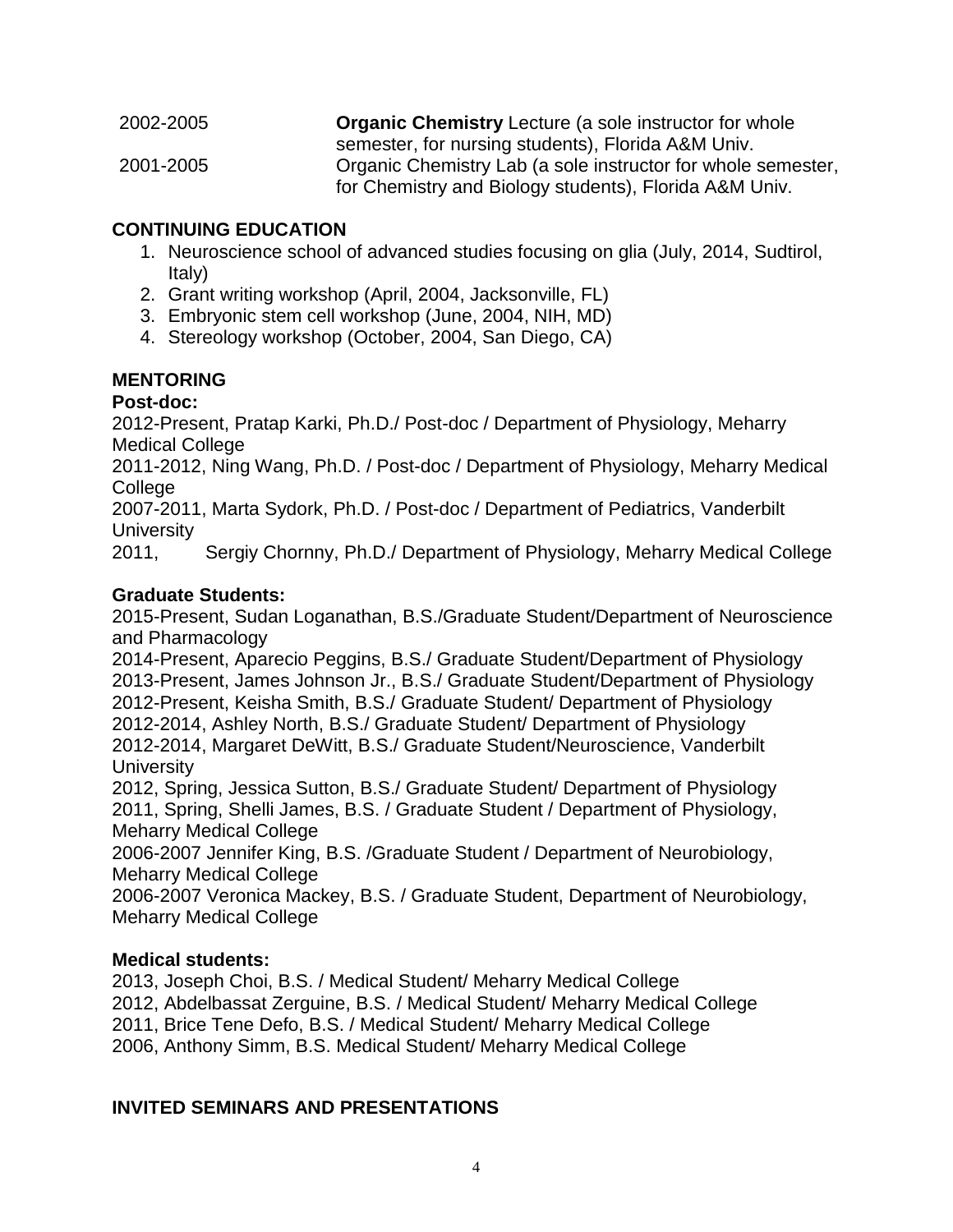- 2015, Department of Pharmacology and Toxicology, Morehouse school of medicine, Atlanta, GA
- 2014, RCMI meeting, Washington DC, USA
- 2014, Neuroscience School of Advanced Study, Sudtirol, Italy
- 2013, Vanderbilt University, MTNCSfN meeting, Nashville, TN
- 2013, Daego Catholic University, Daegu, Korea
- 2013, Florida A&M University, Tallahassee, FL
- 2013, Department of Microbiology, Meharry Medical College, Nashville, TN
- 2012, Tennessee Physiology Society meeting, Nashville, TN
- 2010, International Drug Discovery Science and Technology, Beijing, China

# **PEER-REVIEWED PUBLICATIONS**

- 1. **Eun-Sook Y. Lee** and Clivel G. Charlton (2001). One-methyl-4-phenylpyridinium (MPP<sup>+</sup>) increases S-adenosyl-L-methionine dependent phospholipid methylation: a possible mechanism of action for MPP<sup>+</sup> . *Pharmacol Biochem Behav*. 70, 105-114.
- 2. Wang-Quin Zhao, Lekan Latinwo, Xiao-Xiao Liu, **Eun-Sook Lee**, Nazareus Lamango and Clivel G. Charlton (2002). L-dopa upregulates the expression and activities of methionine adenosyl transferase and catechol-O-methyltransferase. *Experimental Neurology* 171, 127-138.
- 3. Zhao WQ, Williams Z, Shepherd KR, Reuben JS, **Lee ES**, Darling-Reed S, Lamango N, Soliman KF, Charlton CG. (2002). S-adenosyl-methionine-induced apoptosis in PC12 cells. *J Neurosci Res*. 69:519-29.
- 4. **Eun-Sook Y. Lee**, Hongtao Chen, Kennie R. Shepherd, Nazarius S. Lamango, Karam. F. A. Soliman and Clivel G. Charlton. (2004). The inhibitory role of methylation on the binding characteristics of dopamine receptors and transporter. *Neuroscience Research*. 48, 335-344. *Corresponding Author*
- 5. **Eun-Sook Y. Lee**, Hongtao Chen, Kennie R. Shepherd, Nazarius S.Lamango, Karam F. A. Soliman and Clivel G. Charlton (2004). Inhibitory effects of lysophosphatidylcholine on the dopaminergic system. *Neurochemical Research* 2004 29(7):1333-42. *Corresponding Author*
- 6. **Eun-Sook Y. Lee**, Karam F. A. Soliman and Clivel G. Charlton (2005). Lysophosphatidylcholine decreases locomotor activities and dopamine turnover rates in rats. *Neurotoxicology*. 26, 27-38. *Corresponding Author*
- 7. Nahed S. Elsisi, Selina Darling- Reed, **Eunsook Y. Lee**, Ebenezer T. Oriaku, Karam F. A. Soliman (2005). Ibuprofen and apigenin induce apoptosis and cell cycle arrest in activated microglia. *Neuroscience Letters*. 375, 91-6.
- 8. **Eun-Sook Y. Lee**, Hongtao Chen, Karam F.A. Soliman and Clivel G. Charlton (2005). Effects of homocysteine on the dopaminergic system and behavior in rodents. *NeuroToxicology*. 26, 361-371. *Corresponding Author*
- 9. **Eun-Sook Y. Lee**, Hongtao Chen, Clivel G. Charlton and Karam F.A. Soliman (2005). The role of phospholipid methylation in 1-methyl-4-phenyl-pyridinium ion (MPP<sup>+</sup>)-induced neurotoxicity in PC12 cells. *NeuroToxicology* 26, 945-957. → **Corresponding Author**
- 10. **Eun-Sook Y. Lee**, Hongtao Chen and Karam F.A. Soliman (2006). Phencyclidine suppresses neurite outgrowth and inhibits N-methyl-D-aspartate receptor functions and synthesis of biogenic amines in PC12 cells. *Neurotoxicology.* 27(4):558-66. → **Corresponding Author**
- 11. K. Raviie Shepherd, **Eun-Sook Y. Lee**, Larry Schmued, Syed F.Ali, Yun Jiao, Nazarius S. Lamango, Karam F.A. Soliman, and Clivel G. Charlton (2006). The potentiating effects of 1 methyl-4-phenyl-1,2,3,6-tetrahydropyridine (MPTP) on paraquat-induced neurochemical and behavioral changes in mice. *Pharmacol Biochem Behav*. 83(3):349-59.
- 12. **Eun-Sook Lee**, Hongtao Chen, Jennifer King, Clivel Charlton (2008). The role of 3-Omethyldopa in the side effects of L-dopa. *Neurochem Res.* 33(3):401-11. → **Corresponding** *Author*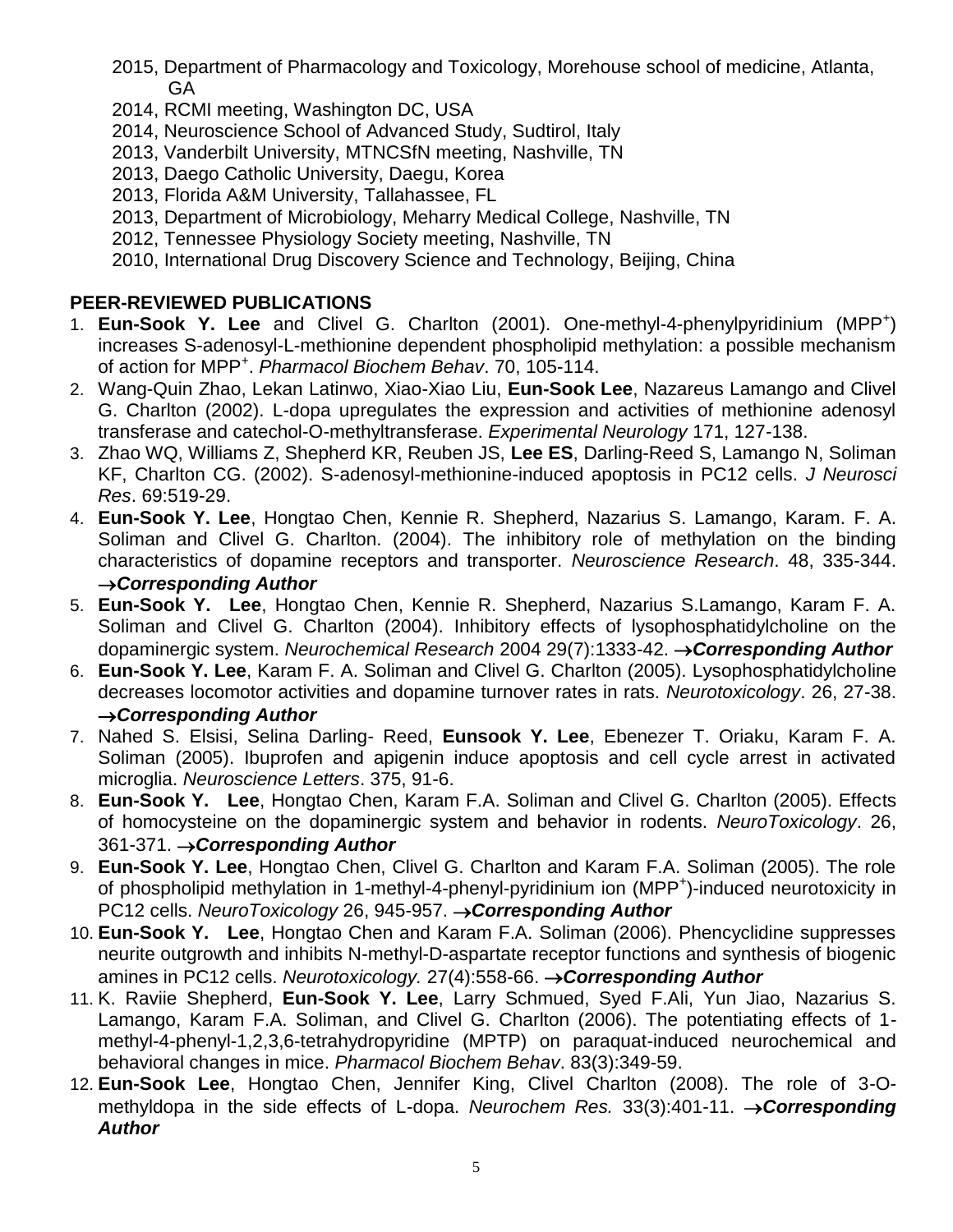- 13. **Eun-Sook Lee**, Hongtao Chen, Chadwick Hardman, Anthony Simm, and Clivel Charlton (2008). Excessive S-Adenosyl-L-Methionine-Dependent Methylation Increases Levels of Methanol, Formaldehyde and Formic Acid in Rat Brain Striatal Homogenates. *Life Sci*. 83(25-26):821-7. *Corresponding Author*
- 14. Yun Ding, Aimin Qiao, Ziqing Wang, J. Shawn Goodwin, **Eun-Sook Lee**, Michelle L. Block, Matthew Allsbrook, Michael McDonald, and Guo-Huang Fan (2008). Retinoic Acid Attenuates beta-Amyloid Deposition and Rescues Memory Deficits in an Alzheimer Disease Transgenic Mouse Model. *J Neurosci*. 28(45):11622-34).
- 15. **Eun-Sook Lee**, Marta Sidoryk, Haiyan Jiang, Zhaobao Yin and Michael Aschner (2009). Estrogen and tamoxifen reverse manganese-induced glutamate transporter impairment in astrocytes. *J Neurochem.* 110(2):530-44. *Corresponding Author*
- 16. **Eun-Sook Lee**, Zhaobao Yin, Haiyan Jiang, Dejan Milatovic and Michael Aschner (2009). Estrogen and tamoxifen protect against Mn-induced toxicity in rat cortical primary cultures of neurons and astrocytes. *Toxicol Sci*. 110(1):156-67. → **Corresponding Author**
- 17. Marta Sidoryk, **Eun-Sook Lee**, Jan Albrecht, Michael Aschner (2009). Altered expression of glutamine transporters and modification of glutamine uptake and release in cultured astrocytes by manganese. *J Neurochem*. 110(3):822-30.
- 18. Yin Z, Jiang H, **Lee ES**, Ni M, Erikson KM, Milatovic D, Bowman AB, Aschner M (2010). Ferroportin is a manganese-responsive protein that decreases manganese cytotoxicity and accumulation. *J Neurochem*. 112(5):1190-8.
- 19. Marta Sidoryk, **Eun-Sook Lee**, Ni M and Michael Aschner (2010). Manganese-induced downregulation of astroglial glutamine transporter SNAT3 involves ubiquitin-mediated proteolytic system. *Glia* 58(16):1905-12.
- 20. Le TM, Jiang H, Cunningham GR, Magarik JA, Barge WS, Cato MC, Farina M, Rocha JB, Milatovic D, **Lee E**, Aschner M, Summar ML (2011). γ-Glutamylcysteine Ameliorates Oxidative Injury in Neurons and Astrocytes In Vitro and Increases Brain Glutathione In Vivo. *Neurotoxicology*. 32(5):518-25.
- 21. Sidoryk-Wegrzynowicz M, Wegrzynowicz M, **Lee E**, Bowman A, Aschner M (2011). Role of Astrocytes in Brain Function and Disease. *Toxicol Pathol*. 39(1):115-23.
- 22. Yin Z, **Lee E**, Ni M, Jiang H, Milatovic D, Rongzhu L, Farina M, Rocha JB, Aschner M (2011). Methylmercury-induced alterations in astrocyte functions are attenuated by ebselen. *Neurotoxicology*. 32(3):291-299.
- 23. Sidoryk-Wegrzynowicz M, **Lee E**, Mingwei N, Aschner M (2011). Disruption of astrocytic glutamine turnover by manganese is mediated by the protein kinase C pathway. *Glia*. 59(11):1732-43.
- 24. **Eunsook Lee**, Zhaobao Yin, Marta Sidoryk-Węgrzynowicz, Haiyan Jiang and Michael Aschner (2012). 15d-PGJ2 modulates manganese-induced activation of NF-kB, Nrf2 and PI3K pathways in astrocytes. *Free Radical Biology & Medicine*. 52(6):1067-74.
- 25. **Eunsook Lee**, Marta Sidoryk-Węgrzynowicz, Zhaobao Yin, Anton Webb, Deok-Soo Son and Michael Aschner (2012). Transforming Growth Factor- $\alpha$  Mediates Estrogen-Induced Upregulation of Glutamate Transporter GLT-1 in Rat Primary Astrocytes. *Glia*. 60(7):1024-36. → **Corresponding** *Author*
- 26. **Eunsook Lee**, Sidoryk-Wegrzynowicz M, Wang N, Webb A, Son DS, Lee K, Aschner M (2012). GPR30 regulates glutamate transporter GLT-1 expression in rat primary astrocytes. *J Biol Chem*. 287(32):26817-28. *Corresponding Author*
- 27. Sidoryk-Wegrzynowicz M, **Lee E**, Aschner M (2012). Mechanism of Mn(2+) mediated dysregulation of glutamine -glutamate cycle: focus on glutamate turnover. *J Neurochem*. 122(4):856-67.
- 28. Son DS, Kabir SM, Dong YL, **Lee E**, Adunyah SE (2012). Inhibitory Effect of Tumor Suppressor p53 on Proinflammatory Chemokine Expression in Ovarian Cancer Cells by Reducing Proteasomal Degradation of IκB. *PLoS One*. 7(12):e51116.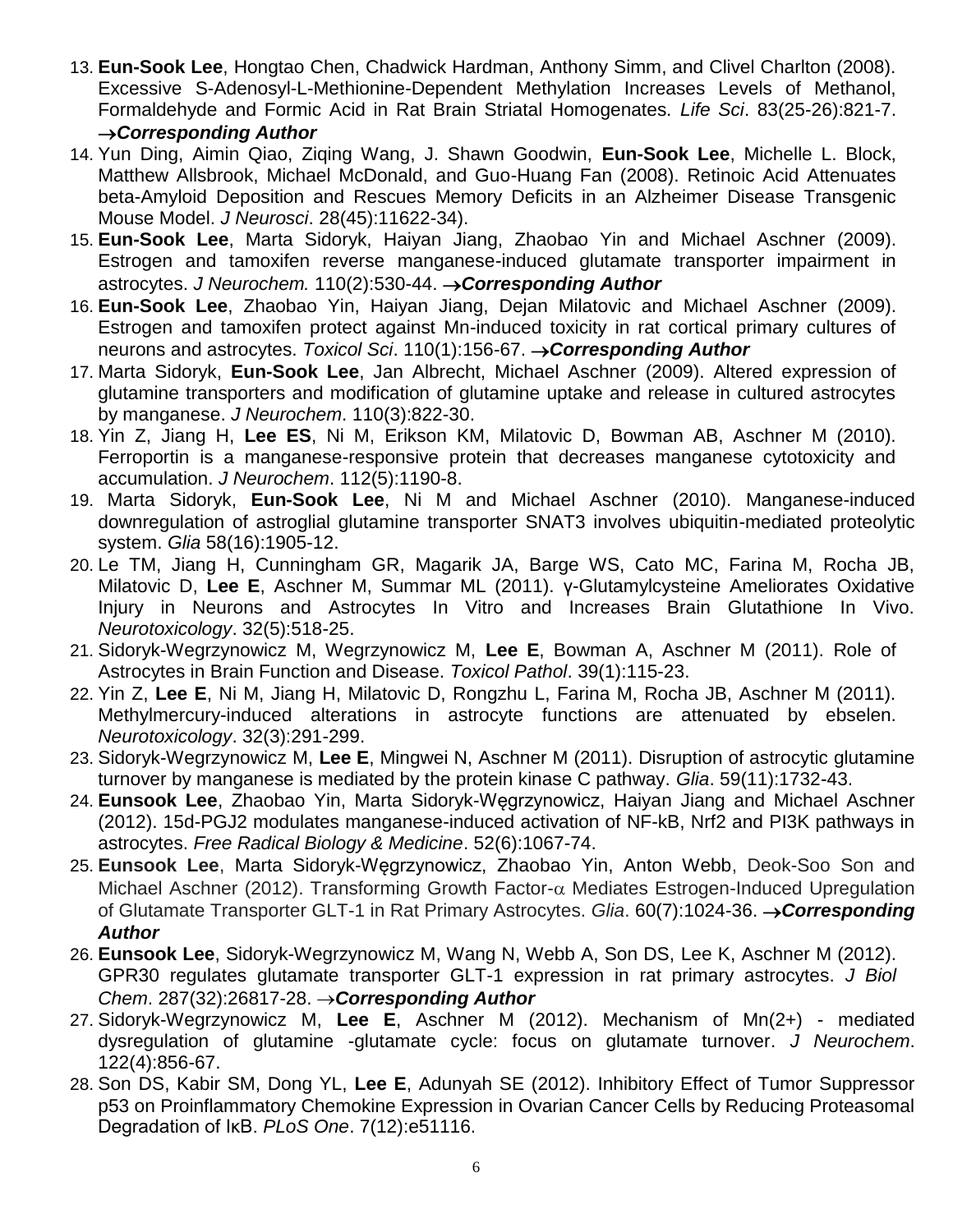- 29. **Eunsook Lee**, Sidoryk-Wegrzynowicz M, Farina M, Rocha JB, Aschner M (2013). Estrogen Attenuates Manganese-Induced Glutamate Transporter Impairment in Rat Primary Astrocytes. *Neurotox Res.* 23(2):124-30. → Corresponding Author
- 30. Karki P, **Eunsook Lee**, Aschner M (2013). Manganese neurotoxicity: a focus on glutamate transporters. *Ann Occup Environ Med*. 25(1):4. PMID: 24472696.
- 31. Karki P, Webb A, Smith K, Lee K, Son DS, Aschner M and **Eunsook Lee** (2013). CREB and NF- B mediate the tamoxifen-induced upregulation of GLT-1 in rat astrocytes. *J Biol Chem*. 288:28975-86. PMID: 23955341. *Corresponding Author*
- 32. Son DS, Kabir SM, Dong Y, **Eunsook Lee**, Adunyah SE (2013). Characteristics of chemokine signatures elicited by EGF and TNF in ovarian cancer cells. *J Inflamm*. 10(1):25. PMID: 23800251.
- 33. Yuanlin Dong, Syder, Kabir, **Eunsook Lee**, Deok-Soo Son (2013). CXCR2-driven Ovarian Cancer Progression Involves Upregulation of Proinflammatory Chemokines by Potentiating NF- B Activation via EGFR-transactivated Akt Signaling. *PLoS One*. 8(12):e83789. PMID: 24376747
- 34. Karki P, Smith K, Johnson Jr. J, **Eunsook Lee** (2014). Astrocyte-derived growth factors and estrogen neuroprotection. *Mol and Cell Endocrinol*. S0303-7207(14)00014-8. PMID: 24447465. *Corresponding Author*
- 35. Karki P, Webb A, Smith K, Johnson Jr. J, Lee K, Son DS, Aschner M and **Eunsook Lee** (2014)**.** Yin Yang 1 is a Repressor of EAAT2 and it Mediates Manganese-induced Decrease of EAAT2 Expression in Astrocytes. *Mol Cell Biol.* 34(7):1280-9. PMID: 24469401. > Corresponding *Author*
- 36. Karki P, Webb A, Zerguine A, Choi J, Son DS and **Eunsook Lee** (2014). Mechanism of Raloxifene-induced Upregulation of Glutamate Transporter GLT-1 in Rat Primary Astrocytes. *Glia* 62(8):1270-83. PMID: 24782323. *Corresponding Author*
- 37. Syeda M Kabir, **Eunsook Lee**, Deok-Soo Son (2014). Chemokine network during adipogenesis in 3T3-L1 cells: Differential response between growth and proinflammatory factor in preadipocytes vs. adipocytes. *Adipocyte*. 3(2):97-106. PMID: 24719782
- 38. Exil V, Ping L, Yu Y, Chakraborty S, Caito SW, Wells KS, Karki P, **Lee E**, Aschner M (2014). Activation of MAPK and FoxO by Manganese (Mn) in Rat Neonatal Primary Astrocyte Cultures. *PLoS One*. 9(5):e94753. PMID: 24787138.
- 39. Karki P, Smith K, Johnson Jr. J, Aschner M and **Eunsook Lee** (2014). Role of transcription factor yin yang 1 in manganese-induced reduction of astrocytic glutamate transporters: Putative mechanism for manganese-induced neurotoxicity. *Neurochem Int.* S0197-0186(14)00185-5. PMID: 25128239. → Corresponding Author
- 40. Karki P, Smith K, Johnson Jr. J, Aschner M and **Eunsook Lee** (2015). Genetic dys-regulation of astrocytic glutamate transporter EAAT2 and its implications in neurological disorders and manganese toxicity. *Neurochem Res.* 40(2):380-8. PMID: 25064045. → **Corresponding Author**
- 41. Chen P, Mukhopadhyay S, Bowman A, Karki P, Lee E and Aschner M (2015). Manganese Homeostasis in the Nervous System. *J Neurochem*. 134(4):601-10.
- 42. Karki P, Kim C, Smith K, Son D, Aschner M and **Lee E** (2015). Transcriptional regulation of the astrocytic excitatory amino acid transporter 1 (EAAT1) via NF-<sub>K</sub>B and Yin Yang 1 (YY1). *J Biol Chem.* In press. **>Corresponding Author**

# **Book Chapter**

1. Karki P, Smith K, Aschner M and **Eunsook Lee** (2015), Mechanism of manganese-induced impairment of astrocytic glutamate transporters. Book Chapter. Issues in Toxicology, Manganese in Health and Disease. Edited by Lucio G Costa and Michael Aschner. *Corresponding Author*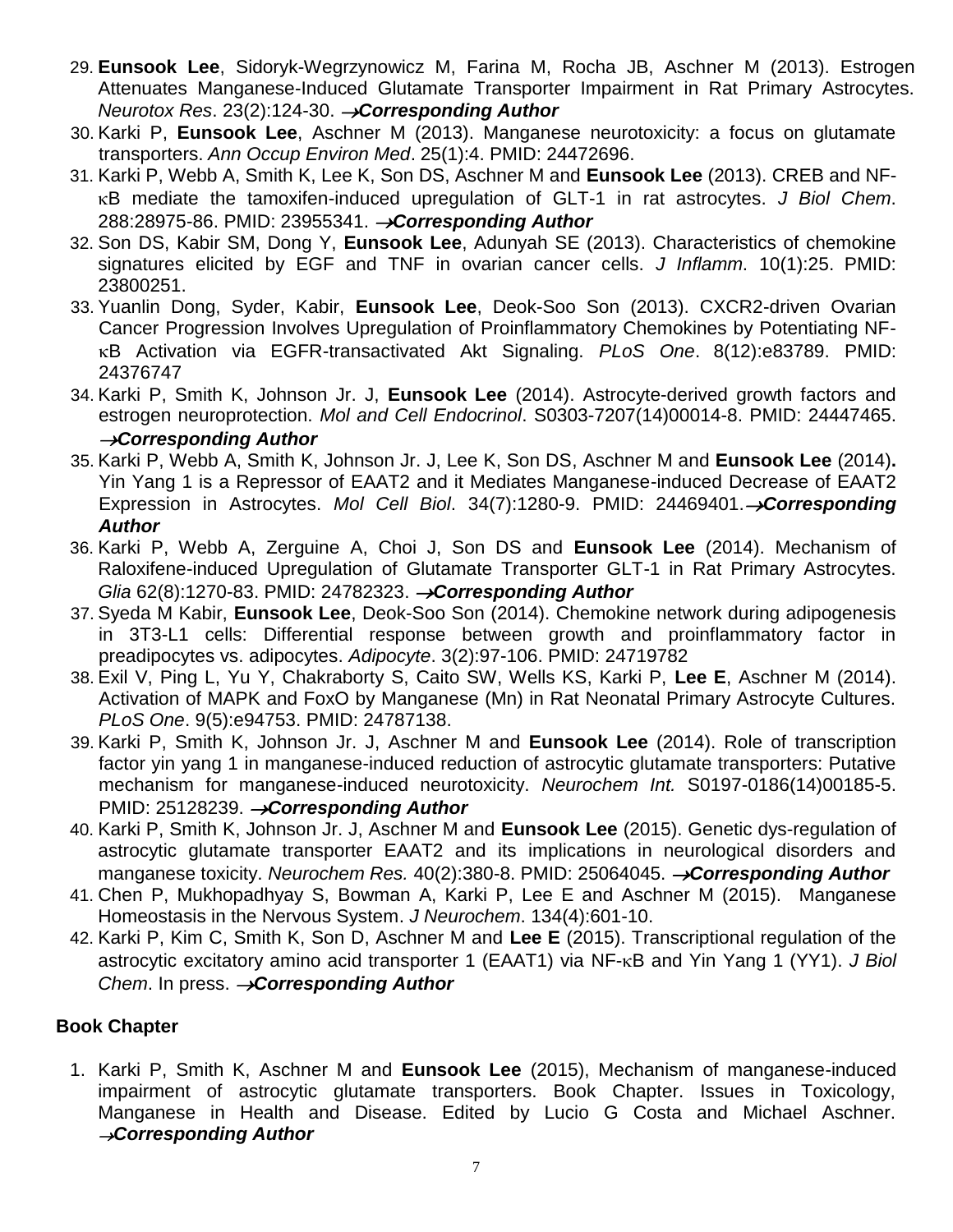#### **Abstracts and presentations**

- 1. Eun-Sook Y. Lee and C. G. Charlton. Phospholipid Methylation in Parkinson's Disease and as a Mechanism of Action for MPP<sup>+</sup>. Society for Neuroscience. November 1998.
- 2. Eun-Sook Y. Lee and C. G. Charlton. The Modulatory Role of Lysophosphatidylcholine on Dopamine Neurotransmission: Role of Methylation in Parkinson's Disease. FASEB. April 1999.
- 3. Clivel G. Charlton and **Eun-Sook Y. Lee. One-methyl-4-phenyltetrahydropyridinium** (MPP<sup>+</sup>) enhances the methylation of phospholipids: A possible new mechanism for the action of MPP<sup>+</sup>. Neurodegenerative Disorders: Common Molecular Mechanisms. Tobago, West Indies, April 8-14, 2000.
- 4. Eun-Sook Y. Lee, N. Lamango, W. Zhao, K. Shepherd and C. G. Charlton. MPP<sup>+</sup>-enhanced methylation of phospholipid may play a role in MPP<sup>+</sup>-induced parkinsonism. Society for Neuroscience. November 2000.
- 5. Lilly Huynh, Eun-Sook Y. Lee, Hongtao Chen, Kennie Shepherd, Wang-Quin Zhao, Nazareus Lamango and Clivel G. Charlton. Effects of metabolites of excess methylation, 3-O-methyldopa, homocysteine, and adenosine on the locomotor activities and catecholamine levels. MBRS symposium. October 2001.
- 6. Eun-Sook Y. Lee, Hongtao Chen, Lilly Huynh, Kennie Shepherd, Wang-Quin Zhao, Nazareus Lamango and Clivel G. Charlton. S-adenosyl-L-methionine dependent excessive methylation may alter and impair dopaminergic functions. Society for Neuroscience. November 2001.
- 7. Eun-Sook Y. Lee, Lilly Huynh, Hongtao Chen, and C. Charlton. Effects of the metabolites of Sadenosylmethionine, 3-O-methyldopa, homocysteine, and adenosine, on the locomotor activities and catecholamine levels. Society for Neuroscience. November 2002.
- 8. Eun-Sook Y. Lee, Hongtao Chen, C. Charlton and K. F. A. Soliman. Homocysteine decreases dopamine turnover rate in striatal region in rodents. Society for Neuroscience. November 2003.
- 9. Eun-Sook Y. Lee, H. Chen, Z. Williams, M. Viera, P. Kalu, Y. Soliman, C.G. Charlton, K. F. Soliman. The Role of Phospholipid Methylation in 1-Methyl-4-Phenyl-Pyridinium ion (MPP+) induced Neurotoxicity in PC12 cells. Society for Neuroscience. October 2004.
- 10.Eun-Sook Lee, Jennifer King, Hongtao Chen and Clivel Charlton. The Role of 3-O-Methyldopa in the Side Effects of L-dopa. Society for Neuroscience. October 2006.
- 11.Eunsook Lee, Haiyan Jiang, Zhaobao Yin and Michael Aschner. Mechanisms of estrogenmediated neuroprotection in manganese-induced neurotoxicity. Society of Toxicology. March 2008.
- 12.Eunsook. Y. Lee, H. Jiang, Z. Yin, and M. Aschner. Estrogen-neuroprotection in manganeseinduced neurotoxicity. SNRP, August 2008
- 13. Marta Sydoryk, Eunsook Lee, Haiyan Jiang, Jan Albrecht, Michael Aschner. Altered expression of glutamine transporters and modification of glutamine uptake and release in cultured astrocytes by manganese. Society of Toxicology. March 2009.
- 14.Eunsook Lee, Zhaobao Yin, Haiyan Jiang, Dejan Milatovic and Michael Aschner. Estrogen and tamoxifen protect against Mn-induced toxicity in rat cortical primary cultures of neurons and astrocytes. Society for Neuroscience. October 2009.
- 15.Haiyan Jiang, Z. Yin, E. Lee, J. Rocha, J. Cai and M. Aschner. Methylmercury-induced oxidative stress in cultured astrocytes leads to NRF2 activation and nuclear translocation. Society of Toxicology. March 2009.
- 16.Eunsook Lee, Haiyan Jiang, Zhaobao Yin, Marta Sidoryk and Michael Aschner. Estrogen attenuates manganese-induced glutamate transporter impairment in rat brain astroglial cultures. Society of Toxicology. March 2009.
- 17.Z. Yin, D. Milatovic, H. Jiang, E. Lee and M. Aschner. Antioxidants influence methylmecuryinduced oxidative reaction primary cultured astrocytes. Society of Toxicology. March 2009.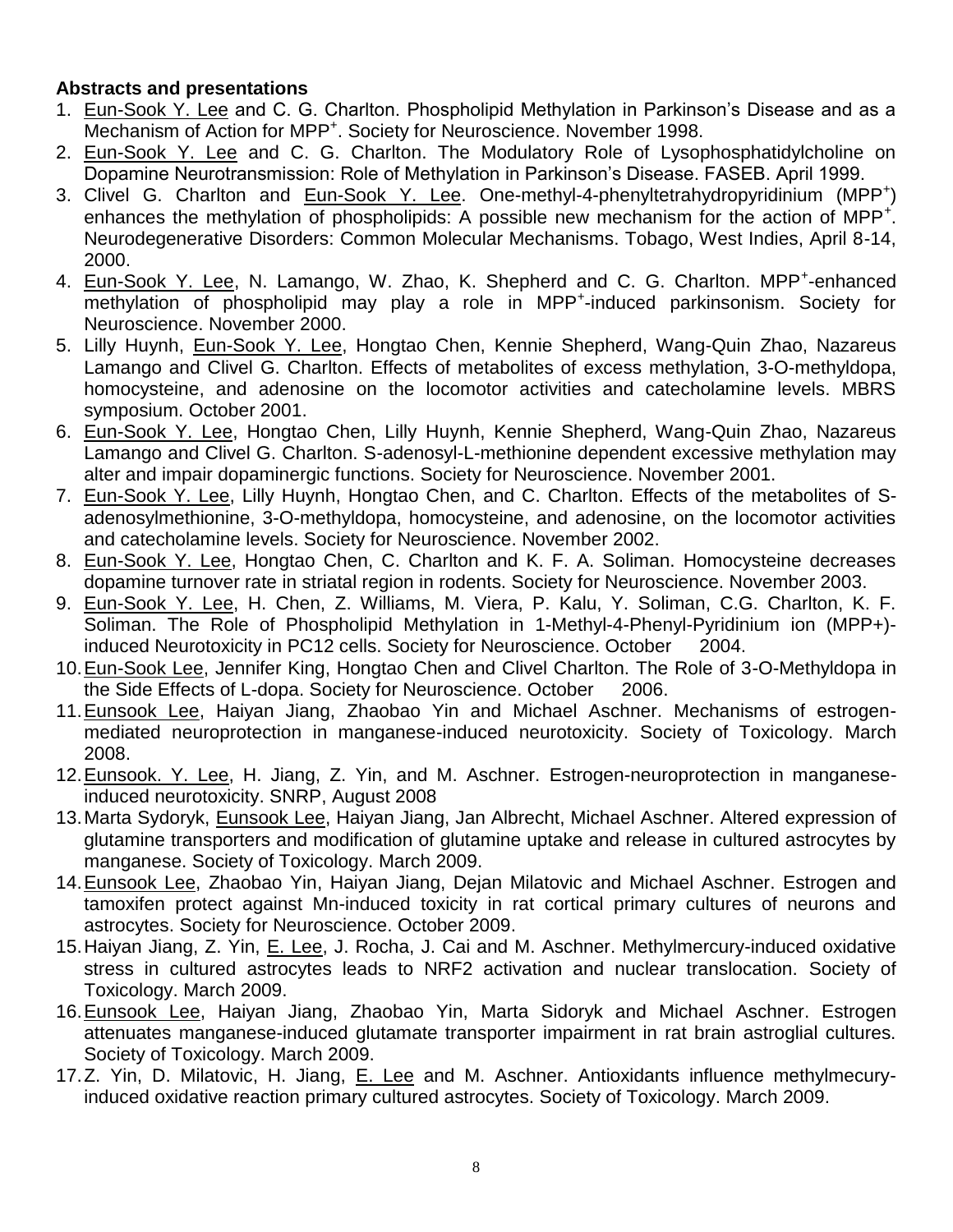- 18. Yin Z, Jiang H, Lee E, Ni M, Milatovic D, Bowman AB and Aschner M. Ferroportin is a manganese-responsive protein that decreases manganese cytotoxicity and accumulation. Society of Toxicology. March 2010.
- 19.Eunsook Lee, Marta Sidoryk, Haiyan Jiang, Zhaobao Yin and Michael Aschner. Estrogen and tamoxifen attenuate manganese-induced glutamate transporter GLT-1 impairment in rat primary astrocytes. Society of Toxicology. March 2010.
- 20.Eunsook Lee, Marta Sidoryk, Haiyan Jiang, Zhaobao Yin and Michael Aschner. Estrogen reverses manganese-induced impairment of astrocytic glutamate transporters by the enhancement of TGF- $\Box$  signaling via the GPR30 pathway Glia in health and diseases. Cold Spring Harbor Laboratory. July 2010.
- 21.Eun-Sook Lee, Zhaobao Yin, Marta Sydork, and Michael Aschner. Novel approach to treat neurodegenerative diseases. *An Invited Speaker*. International Drug Discovery Sciences and Technology The annual Congress of 2010. October.
- 22.Eun-Sook Lee, Zhaobao Yin, Marta Sydork, and Michael Aschner. G1, a GPR30 agonist, enhances astrocytic glutamate transporter function. Society for Neuroscience. November 2010.
- 23.B.Griffin, N. Wang, A. Webb, D. Son, M. Sidoryk, M. Aschner, E. Lee. GPR30 regulates GLT-1 and GLAST expression in primary rat astrocytes. Society for Neuroscience. November 2011.
- 24.A. North, A. Webb, K. Smith, P. Karki, D. Son, M. Aschner, E. Lee. Role of CREB pathway in tamoxifen-enhanced GLT-1 expression via TGF-a. Society for Neuroscience. October 2012.
- 25.A. Webb, A. North, P. Karki, D. Son, M. Aschner, E. Lee. Raloxifene enhances astrocytic glutamate transporter GLT-1 expression in rat primary astrocytes. Society for Neuroscience. October 2012.
- 26.P. Karki<sup>,</sup> A. Webb, K. Smith<sup>,</sup> J. Johnson Jr, A. North, D. Son, M. Aschner, E. Lee. Yin yang 1 is a critical mediator in manganese-induced down-regulation of glutamate transporter 1 (glt-1). Society for Neuroscience. October 2013.
- 27. P. Karki, K. Smith, J. Johnson Jr, D. Son, M. Aschner, E. Lee. Transcriptional regulation of human transforming growth factor- $\alpha$  by NF- $\kappa$ B, Sp1 and YY1. Society for Neuroscience. November 2014.

### **RESEARCH SUPPORTS**

### Research Grants:

### **Ongoing Research Support**

**R01** R01 ES024756 Lee (PI) \$1,606,469 08/15/2015 -06/30/2020 Title: Mechanism of manganese-induced impairment of astrocytic glutamate transporters. Goal: to elucidate the mechanism of manganese (Mn)-induced neurotoxicity via dysregulation of glutamate transporters at the transcriptional level.

**SC1** SC1 GM089630 Lee (PI) \$1,450,492 06/10/2010 – 05/31/2016 Title: Estrogen-neuroprotection due to astroglial Glu transporters occurs via  $TGF-\alpha/81$ . Goal: to elucidate the neuroprotective mechanisms of 17B-estradiol (E2) and selective estrogen receptor modulators (SERMs) and develop strategies for the discovery of suitable SERMs that can be used as neuroprotectants without risks of cancer for women or of feminizing effects for men. Role: PI

**VICTR Pilot grant VR9584** \$10,000 06/01/2014-11/30/2015 Title: Mechanism of Tamoxifen-Induced Suppression of Malignant Brain Tumor Growth by Inhibiting PKC-Dependent Translocation of FGF/FGFR1 to the Nucleus Goal: to identify the molecular target for the Treatment of Malignant Brain Tumors. Role: PI